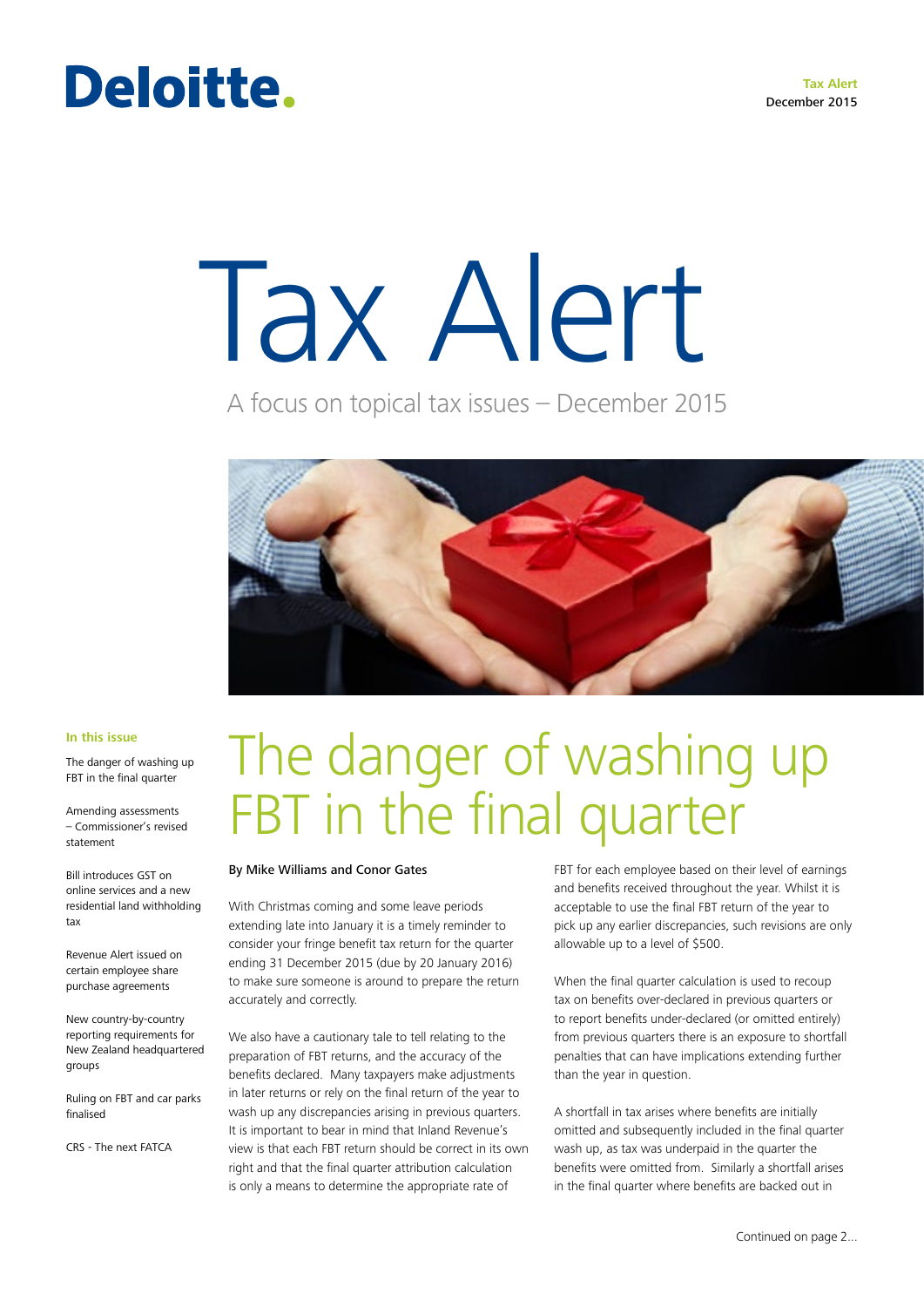

Mike Williams Associate Director +64 (9) 303 0747 michaelswilliams@ deloitte.co.nz



Conor Gates Senior Consultant +64 (9) 303 0759 cgates@deloitte.co.nz

the wash up calculation as tax is underpaid in the final quarter (despite having effectively been pre-paid when initially over-declared). Penalties equal to 20% of the tax shortfall can be imposed on the basis that reasonable care was not taken in preparing and submitting the FBT returns if Inland Revenue identifies a shortfall - even if the shortfall is disclosed by the taxpayer as part of a voluntary disclosure.

It should be noted that penalties can be reduced by 50% for a taxpayer's previous good behaviour or entirely if a voluntary disclosure is made before notification of any audit.

Inland Revenue's view is that if a taxpayer identifies any errors in previous returns, that they should be amended by issuing a Notice of Proposed Adjustment (NOPA) which can be filed up to 4 months from the date that the quarter is assessed. Where a NOPA is not issued in time, the taxpayer is potentially exposed to shortfall penalties.

While 20% is not necessarily a significant penalty (which may be fully remitted where a voluntary disclosure is filed), if Inland Revenue identifies and imposes such penalties, a black mark is put against the taxpayer's record for the next two years. If the taxpayer is then found to have not taken reasonable care again and has a shortfall on the same tax type, the ability to reduce future penalties is significantly impacted (though voluntary pre-notification disclosures can still be made). We understand that Inland Revenue has a budget and a mandate to look more closely at FBT compliance and

we are increasingly seeing more and more questions relating to FBT and other employment taxes in Inland Revenue's investigations or audits.

The best way to avoid running into problems with Inland Revenue is to develop robust processes around collecting and reporting details of fringe benefits provided to employees – prevention is better than cure!

If you have any questions or concerns regarding FBT or other employment taxes we recommend you contact one of the authors or your usual Deloitte tax advisor.

Inland Revenue has a budget and a mandate to look more closely at FBT compliance

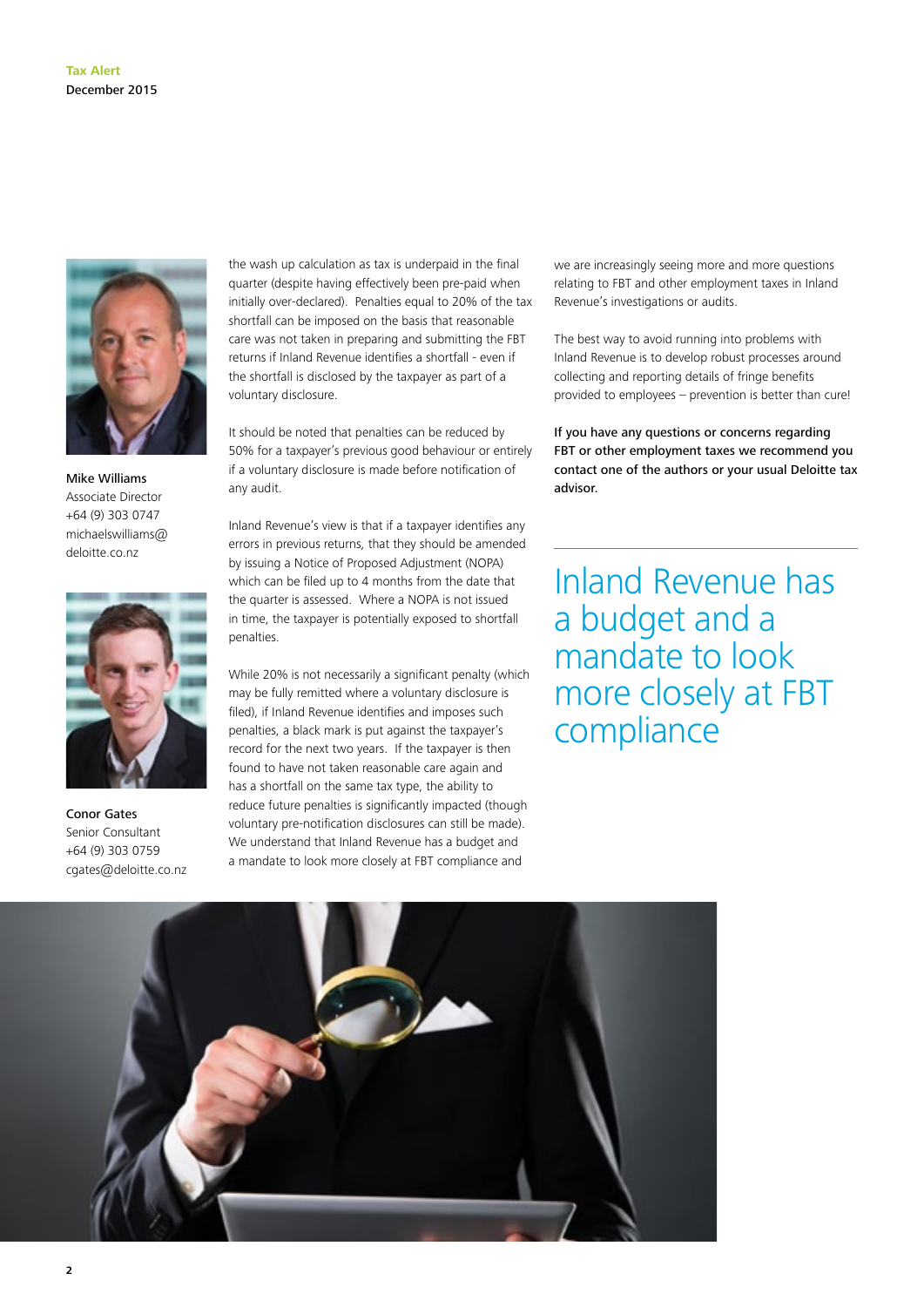### Amending assessments – Commissioner's revised statement

#### *By Emma Marr*

Inland Revenue has released a new version of draft standard practice statement "SPS ED0162: Standard practice – Requests to amend assessments" (draft SPS). The new draft takes into account submissions on the original draft released in March 2014, and recent Court decisions on section 113 of the Tax Administration Act 1994, in particular the High Court decision in *Westpac1* . For more analysis, refer to our earlier Tax Alert article on the **[original statement](http://www.ird.govt.nz/technical-tax/standard-practice/investigations/sps-0703-requeststoamendassessments.html)** and the **[Westpac decision](http://www.nzlii.org/cgi-bin/sinodisp/nz/cases/NZHC/2014/3377.html)**.

The Commissioner of Inland Revenue (Commissioner) has a discretion under section 113 (s. 113) to amend assessments to ensure their correctness. The draft SPS sets out the process the Commissioner will follow when considering s. 113 requests.

The overarching principle is that the Commissioner will evaluate each request in the light of her care and management obligations in sections 6 and 6A of the Tax Administration Act. This will include considering the compliance history of the taxpayer making the request and, if this is viewed as poor by the Commissioner, the Commissioner may consider that granting the request would not promote taxpayer perceptions of the integrity of the tax system. (An example of this principle in action is the more recent decision in *Charter Holdings<sup>2</sup>* which appeared to hinge on the fact that the taxpayer had a very poor compliance history and was therefore denied the opportunity to re-open returns in order to carry forward losses that otherwise would have been available to them).

The draft SPS outlines a two-step process that the Commissioner will follow when assessing a s. 113 request. The first step is to confirm that the assessment will be correct after it has been amended as requested. Notably, in light of the decision in *Westpac*, the

Commissioner has (generally speaking) abandoned the concepts of "genuine error" or "regretted choice", meaning that the focus has moved to whether the assessment will be correct once amended, rather than whether it is already correct or the reason for the error. However, some remnants of "genuine error" and "regretted choice" remain, as discussed below. If the Commissioner is satisfied that the amended assessment will be correct, the second step is for the Commissioner to consider whether to exercise her discretion to amend the assessment. This involves four phases.

Phase 1: The Commissioner will consider whether the error is clear and obvious, and would require only minimal resources to resolve. If so, it will be dealt with immediately and without further consideration, provided all information has been provided. If the taxpayer is in dispute or under investigation, the period is time-barred, the amendment is contrary to the Commissioner's view of the law, or the amendment can be made by the

The Commissioner has (generally speaking) abandoned the concepts of "genuine error" and "regretted choice"



Emma Marr Associate Director +64 (9) 303 0726 emarr@deloitte.co.nz

<sup>1</sup> *Westpac Securities NZ Ltd v Commissioner of Inland Revenue* (2014) 26 NZTC 21-118

<sup>2</sup> *Charter Holdings Limited v Commissioner of Inland Revenue (No.2)* (2015) 27 NZTC 22-022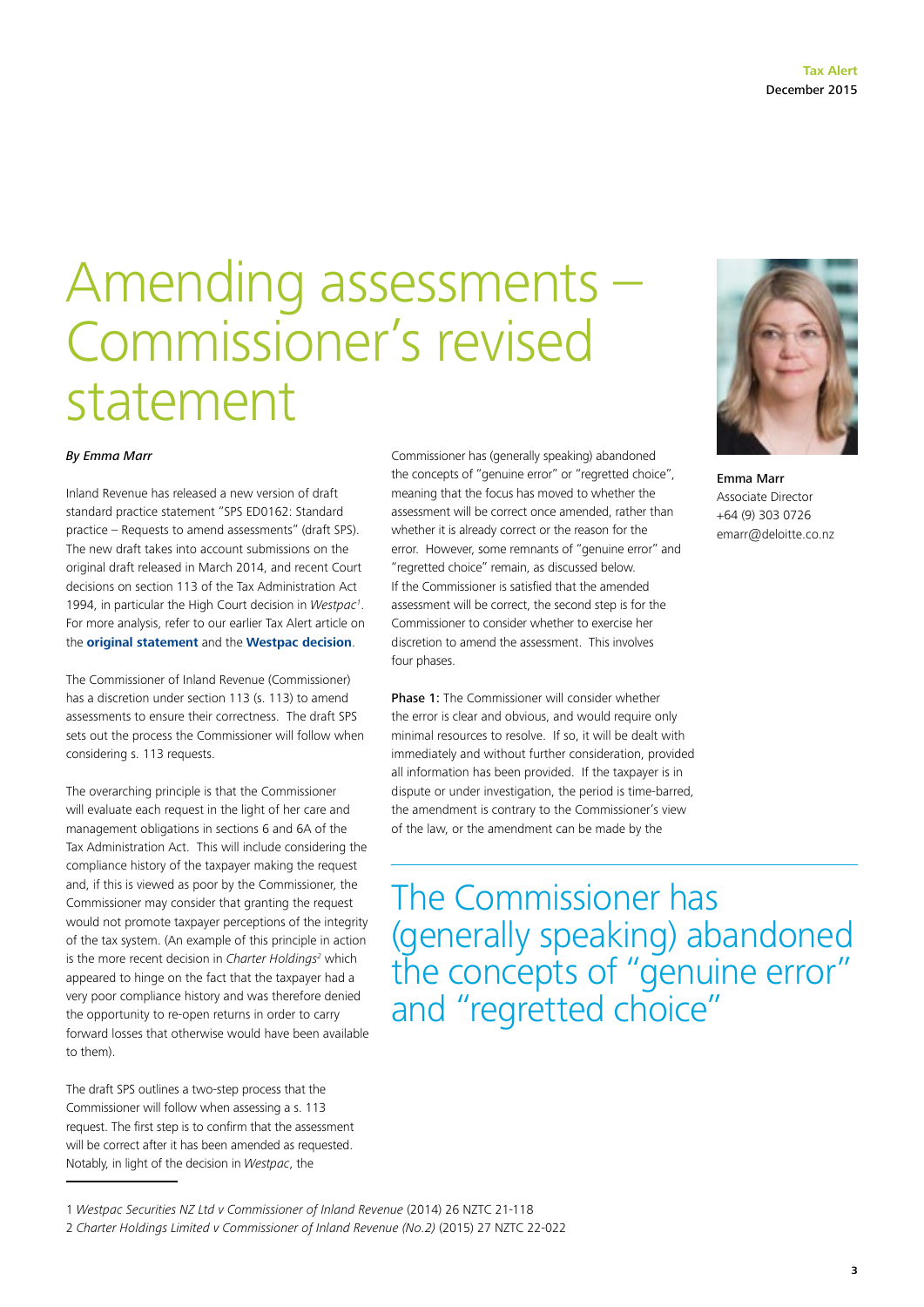

taxpayer in a later period, the Commissioner is unlikely to consider the request further.

Phase 2: If the request is not dealt with at Phase 1, the Commissioner will consider whether to apply her limited resources to consider the request further. If the facts or legal position are not clear, or the Commissioner believes the taxpayer is using the s. 113 process to circumvent the disputes process, the request will be declined.

At this point in the process the Commissioner acknowledges that, following the decision in *Westpac*, she can amend an assessment from one correct position to another correct position. However, on the basis of certain comments in *Westpac* regarding whether a "well resourced", "sophisticated" and "well advised" taxpayer in that case had "erred", the Commissioner concludes that in deciding whether to grant a request under s. 113 she can consider:

- the "class" of the taxpayer and how well equipped they are to comply with their obligations to correctly self-assess;
- whether the taxpayer erred through an "oversight" or simply changed their mind. If it is the latter, the Commissioner is less likely to amend the assessment. Clearly although the concepts of "genuine error" and "regretted choice" are no longer explicitly included in the draft SPS, in effect these appear to remain a consideration for the Commissioner.

We comment on this approach further below.

Phase 3: The Commissioner will consider whether a correct assessment will result from the amended assessment. This step appears to be superfluous, as it simply repeats step one, which must be satisfied before the Commissioner even considers embarking on the four phase process.

Phase 4: Finally, the Commissioner will consider whether there is any residual reason not to exercise her discretion to amend the assessment and, if she believes granting the request will undermine the integrity of the tax system, she will not grant the request. This gives the Commissioner considerable discretion to deny amendment requests.

#### **Process**

In a welcome nod to practicality, the Commissioner will accept requests to amend obvious arithmetical, transposition or keying errors either in writing or by telephone, and requests with a tax effect of \$10,000 or less may also be made by telephone. More complex requests or those having a tax effect over \$10,000 must be made in writing.

Following the decision in *Westpac*, the Commissioner acknowledges that she can amend an assessment from one correct position to another correct position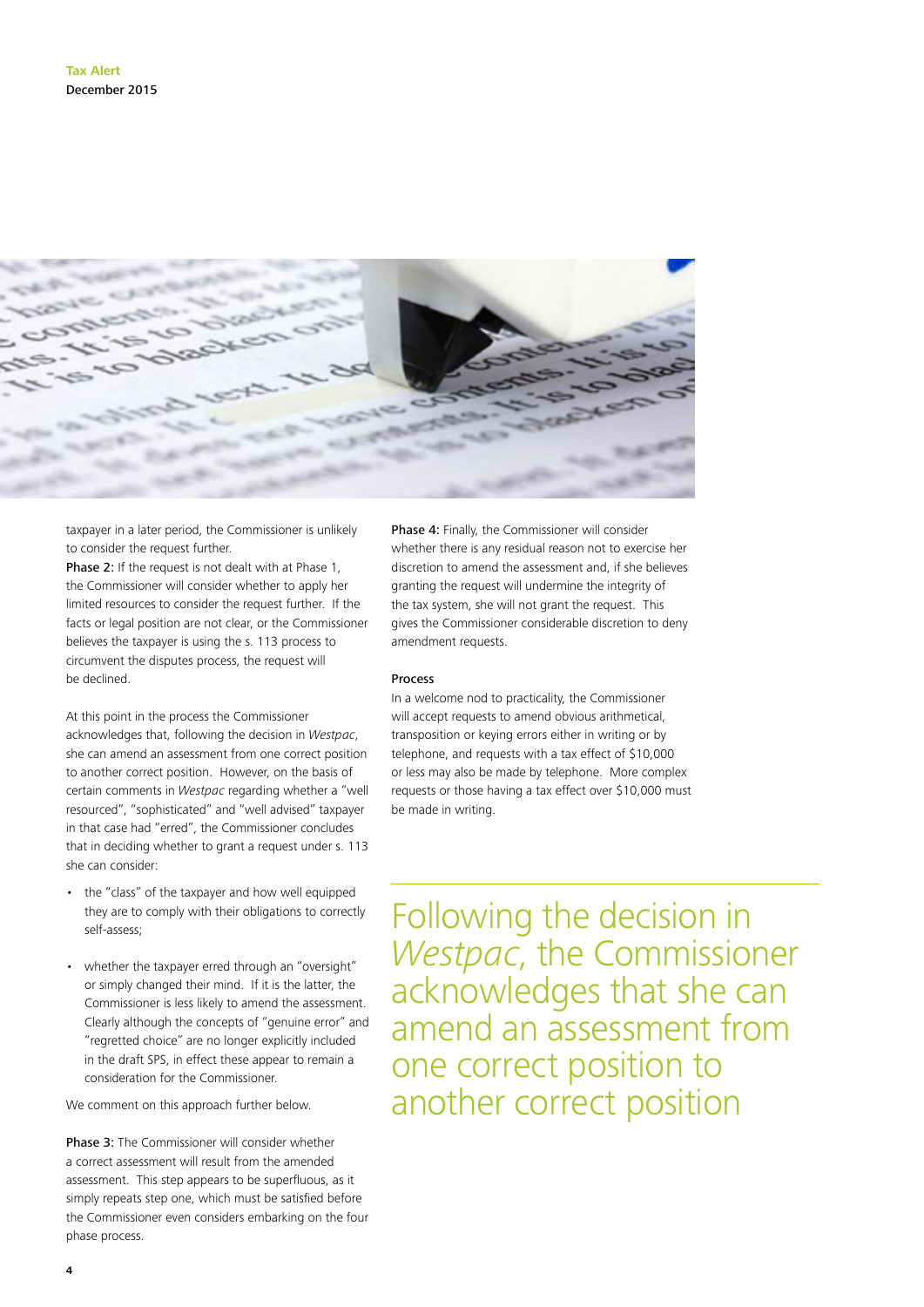#### Comment

A key message for large corporates arising from the revised draft SPS appears to be that a higher standard of care is required than that applied to smaller taxpayers, to support an amendment request – i.e. the nature of and resources available to a taxpayer will be an important factor taken into account by the Commissioner when considering s. 113 requests.

In our view, the draft SPS has elevated the comments in Westpac regarding the "sophistication" of a taxpayer beyond their intended meaning, to almost acquire the status of a rule or test. The comments arguably did not form the core of the judge's decision, and it is not clear what weight ought to be given to this factor (or the implications either way, in relation to whether the Commissioner's discretion should be exercised).

In the context of an otherwise compliant taxpayer with multiple and complex tax obligations, we do not think it is fair to deny a taxpayer's amendment request simply because they are, relative to other taxpayers, more "sophisticated". Every taxpayer operates under constrained resources, just as the Commissioner does. It is relevant in this respect that taxpayers only have four months to amend an assessment themselves (i.e. outside the s. 113 process), whereas the Commissioner has four years to adjust a taxpayer's position. Unsurprisingly, the draft SPS states that the Commissioner will always apply resources to consider a voluntary disclosure – i.e., if a taxpayer's request

is going to result in additional tax payable, it will

always be considered. The tightly prescribed regime for considering s. 113 requests, when compared with a blanket "willingness" to consider every voluntary disclosure, seems at odds with the Commissioner's stated aim that she will consider all s. 113 requests in light of her obligation to encourage voluntary compliance and bearing in mind perceptions of integrity of the tax system.

As Richardson P stated in *Wilson3* :

"…the purpose of [the late objection mechanism – analogous to section 113] is to allow consideration of a challenge to the adjustment on the ground that the income tax liability has been overstated. That is particularly important in a system which attaches so much significance to voluntary compliance by all taxpayers with the Inland Revenue Acts and which, to maintain goodwill, has to be seen to be operating fairly."

In the interests of maintaining the perception of fairness and encouraging voluntary compliance, we would welcome a draft SPS that offered a more clearly balanced approach to considering taxpayers' requests to amend assessments, regardless of whether the economic benefit of that amendment lies with the taxpayer or the Commissioner.

#### Please contact your usual Deloitte adviser if you would like to discuss the draft SPS further.

3 *Commissioner of Inland Revenue v Wilson* (1996) 17 NZTC 12,512

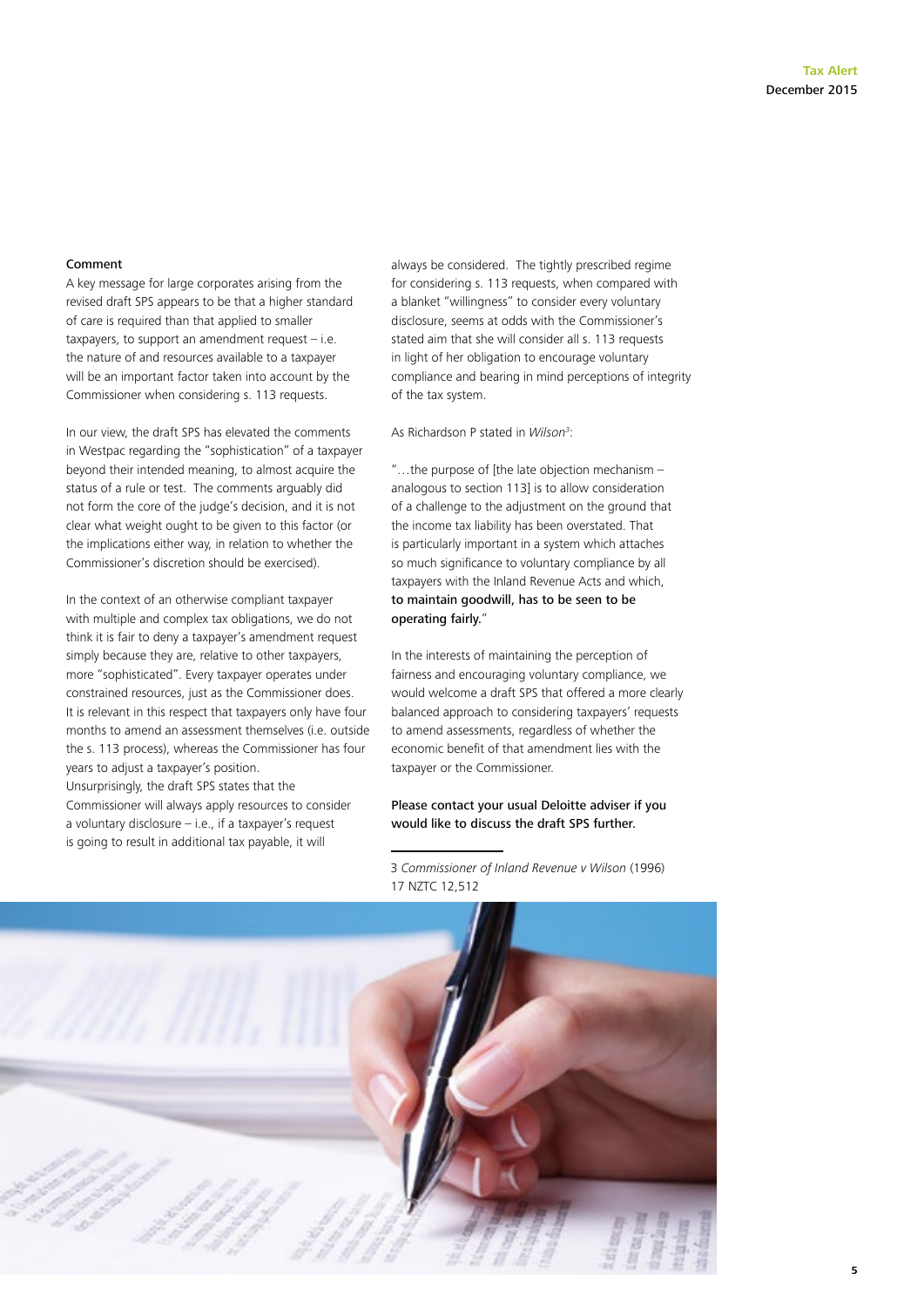### Bill introduces GST on online services and a new residential land withholding tax

The Taxation (Residential Land Withholding Tax, GST on Online Services, and Student Loans) Bill was introduced on 16 November 2015. The **[bill](http://legislation.govt.nz/bill/government/2015/0093/latest/DLM6656113.html)** includes proposals to apply GST on cross-border intangibles and services in order to bring New Zealand into line with other OECD nations. The amendments are intended to maintain New Zealand's broad based GST system and to create a level playing field between domestic and offshore suppliers of services and intangibles. The amendments broadly follow OECD guidelines which establish an international set of principles for determining when countries have the right to tax these supplies. New Zealand is the latest to follow other countries in implementing similar rules (for example, Australia, South Africa, members of the European Union, Norway, Japan, South Korea and Switzerland). The proposals largely follow those outlined in the discussion document released in August 2015.

#### The key points are:

- The new rules will come into force on 1 October 2016. Offshore suppliers will be required to register and return GST if their supplies of services to New Zealand resident consumers exceed NZ \$60,000 in a 12-month period;
- Services and intangibles supplied remotely by an offshore supplier to New Zealand-resident consumers will be treated as performed in New Zealand and therefore subject to GST;
- To ensure compliance costs are minimised, the new rules will only apply to "Business to Consumer" transactions and not to "Business to Business" transactions (but offshore sellers of services to businesses will be able to zero-rate these supplied so that offshore sellers can then recover any New Zealand GST);

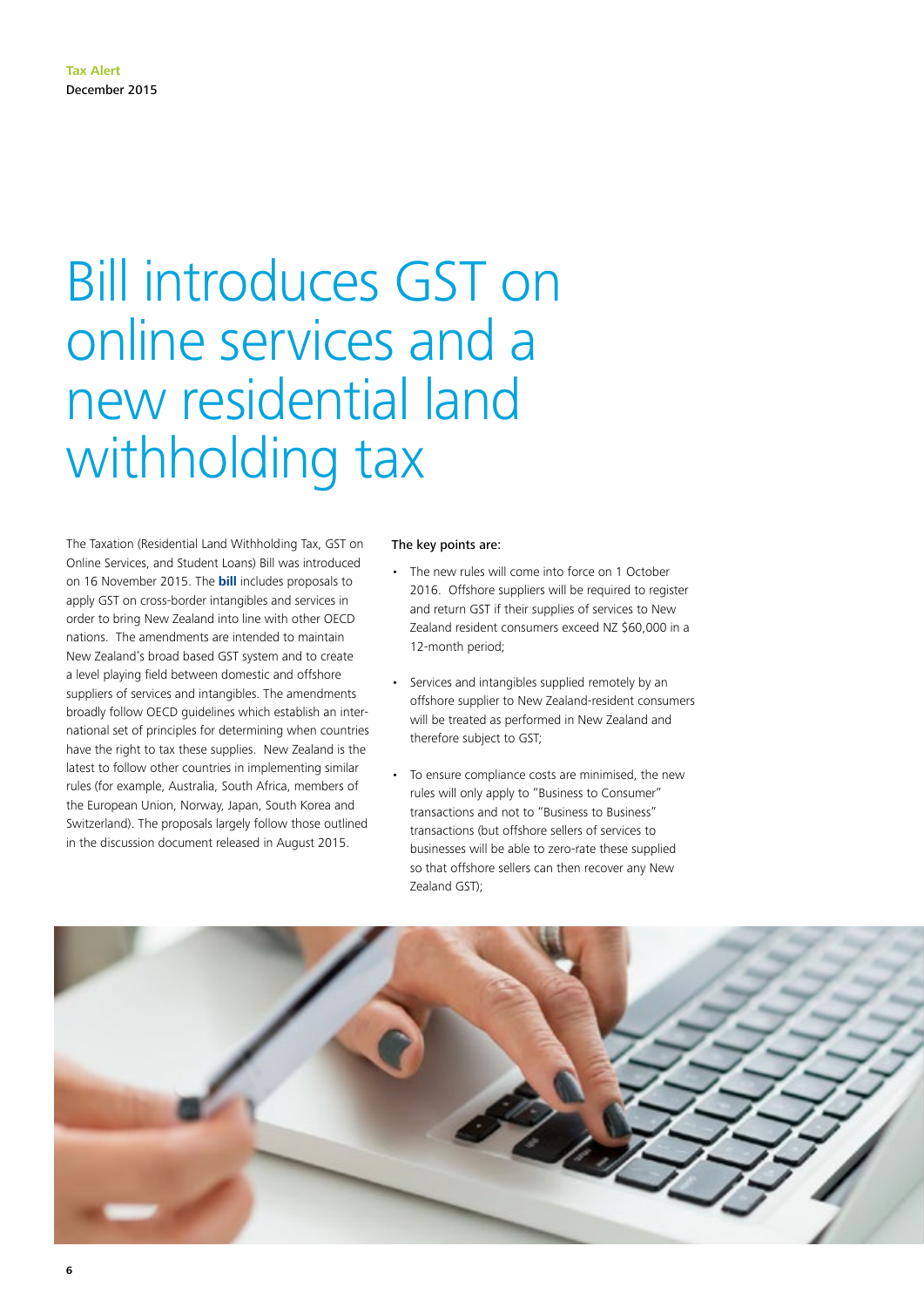- A broad definition of "remote" services is proposed. This includes both digital services (such as video, music and software downloads) and more traditional services (such as legal and accounting services received remotely);
- The offshore sellers will be required to pay GST on a quarterly basis and the first return will be a transitional return covering the period of 6 months from 1 October 2016 to 31 March 2017; and
- In some situations, an operator of an electronic marketplace (such as an app store) may be required to register instead of the principal offshore supplier.

The second main measure of the bill concerns a new Residential Land Withholding Tax (RLWT). The new rules are designed to support the collection of tax imposed on offshore persons as part of the 'bright-line' residential property sales rules recently enacted. RLWT is a method for collection of tax on sales of residential property by offshore persons who sell the property within two years

of acquisition. No exception for the vendor's main home will be available, because it is unlikely that an offshore person has their main home in New Zealand. The Bill proposes that the primary obligation to withhold RLWT will fall on the vendor's conveyancing agent, with a secondary obligation on the purchaser's conveyancing agent. In the absence of either, the obligation will fall on the purchaser themselves. The proposed RLWT will come into force on July 1 2016.

The last measure included in the bill concerns the student loan scheme. Specifically it is proposed to allow the sharing of certain information on New Zealand student loan borrowers living in Australia between Inland Revenue and the Australian Taxation Office. The bill also proposes a small number of technical measures designed to keep the student loan scheme rules clear and current.

For more information on these new rules, please contact your usual Deloitte tax advisor.

The amendments are intended to maintain New Zealand's broad based GST system and to create a level playing field between domestic and offshore suppliers of services and intangibles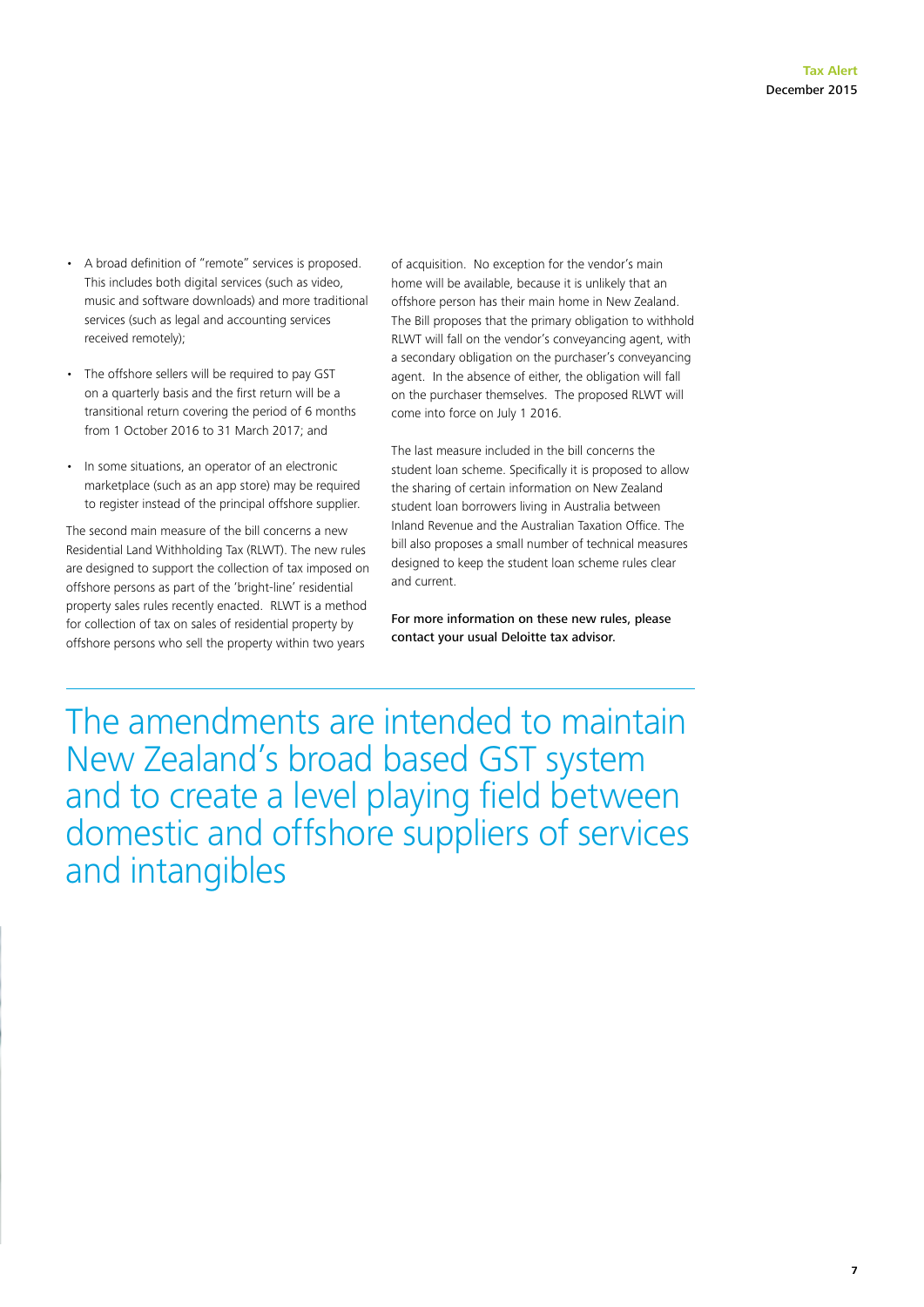### Revenue Alert issued on certain employee share purchase agreements

The following item was first published as a special alert on tax@hand and on our website on 13 November 2015 and is republished here for inclusion in the December Tax Alert.

Inland Revenue has issued a Revenue Alert RA 15/01 on Employee Share Purchase Agreements, specifically arrangements which have the effect of reducing the taxable benefit to employees under a share purchase agreement. The purpose of Inland Revenue issuing a Revenue Alert (RA) is to provide information about a "significant and/or emerging tax planning issue" that is of concern to it. An RA outlines the Inland Revenue's current view of how the law should be applied to particular arrangements. In our view, this RA is likely to be viewed as contentious and raises a number of issues/questions.

By way of background, the current law taxes the difference between the amount an employee paid to purchase the shares, either directly or after the exercise of an option, and the market value of the shares at acquisition. Employees are currently responsible for paying any tax on any benefit received in their own tax return.

There are a myriad of different employee share schemes and features for structuring such agreements. Different tax rules apply depending upon whether the shares are subject to an option to purchase or have been acquired at the outset (with or without any constraints or conditions).

Inland Revenue has issued this RA because it has some concerns about some schemes with certain features which could be seen as altering the benefit that is taxed. Specifically there is concern about arrangements which seek to accelerate the point in time at which the employee can be said to have acquired the shares, in this way eliminating the tax liability on any subsequent increase in value of the shares. According to Inland

Revenue, this usually involves treating what are rights or options, in commercial and economic reality, as acquisitions. The RA contains the following example to highlight one area of concern regarding in-substance options:

#### **Example 1 – An in-substance option**

*Corp Limited enters into a share purchase agreement with its employee, Mr Wright. Under the share purchase agreement Mr Wright acquires 100 shares in Corp Limited that are held for his benefit by Hold Trust (this occurs in Year 1). Hold Trust is a trust established for the benefit of employees of Corp Limited. Mr Wright does not receive any voting, dividend or other participation rights in the shares while they are held by Hold Trust; these rights are instead held on trust for Corp Limited. Subject to certain performance criteria being satisfied, the shares will vest in Mr Wright after 3 years. However, Mr Wright has a right to reject the transfer of the shares on vesting. The shares are acquired for \$2 per share (i.e. \$200), which is funded by way of a loan from Corp Limited to Mr Wright. If the performance criteria are not satisfied, or Mr Wright exercises his right to reject the transfer* 

There is concern about arrangements which seek to accelerate the point in time at which the employee can be said to have acquired the shares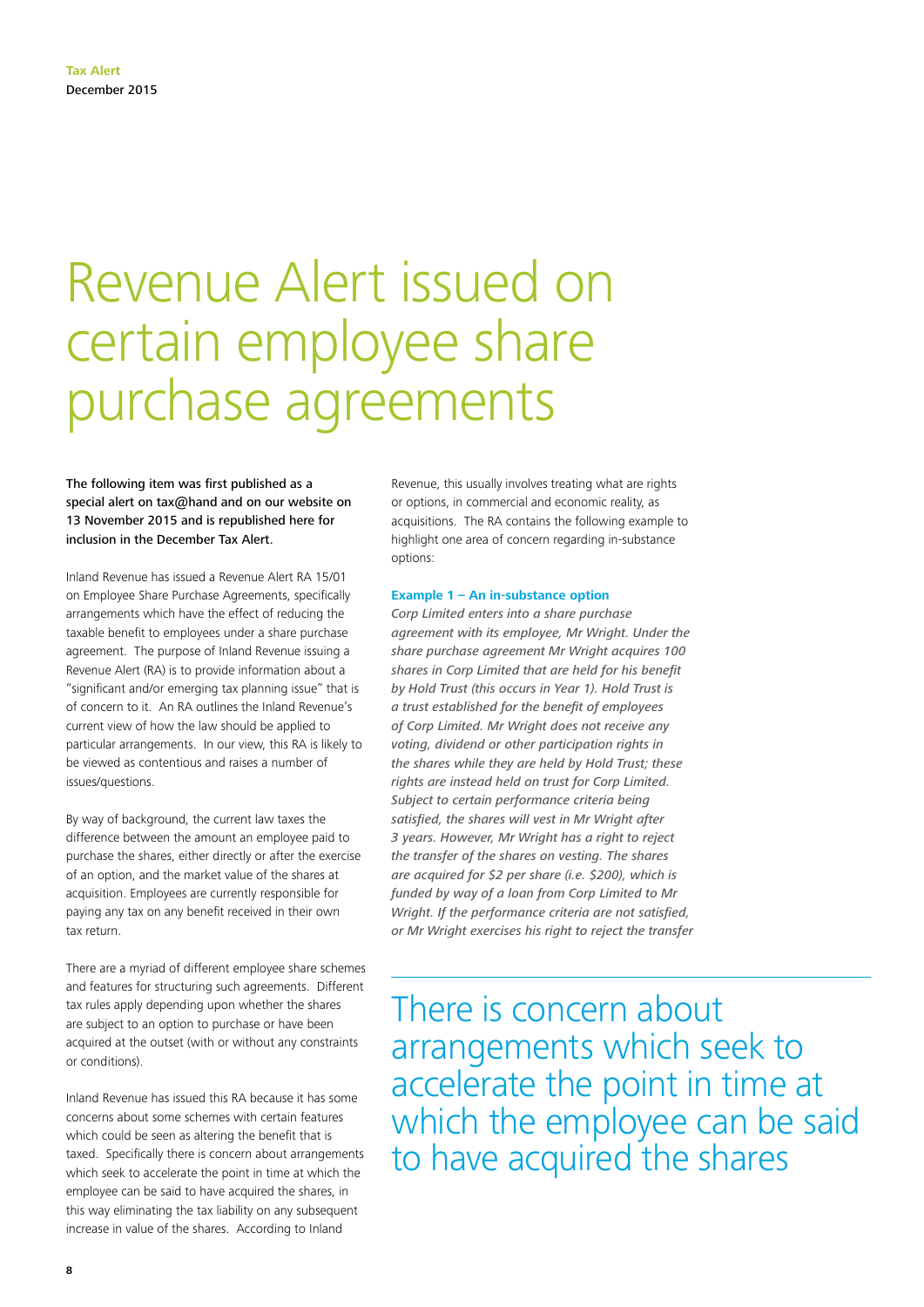*of shares on vesting, Mr Wright must transfer his beneficial ownership in the shares to Corp Limited in full satisfaction of the loan amount outstanding. If the shares vest and are transferred to Mr Wright, he must repay the loan in cash.* 

*The shares have a value of \$2 per share when acquired, so Mr Wright does not return any income. This is on the basis he paid market value for the shares and therefore there is no benefit to him under the share purchase agreement.* 

*Three years later the shares vest and are transferred to Mr Wright. At this time the shares have a value of \$4 per share. The shares are sold for \$400 by Mr Wright and the \$200 loan from Corp Limited (for the purchase of the shares) is repaid, resulting in a gain of \$200 to Mr Wright. Mr Wright does not return this \$200 gain as income on the basis that the shares were acquired from Corp Limited when they were legally acquired by Hold Trust (for Mr Wright's benefit) and had a value of \$2 per share. Thus, Mr Wright had already acquired the shares*  when the trust subsequently transferred legal title *in the shares to him, when the shares had a value of \$4 per share. Accordingly, Mr Wright treats the \$200 gain as a capital gain that accrued while he owned the shares.*

In this example, while the shares are acquired by Hold Trust in Year 1 for the benefit of Mr Wright, Mr Wright does not possess the rights normally associated with ownership of shares until legal ownership has passed in Year 3. In addition, Mr Wright has the choice as to whether or not to retain ownership of the shares or reject the transfer of shares on vesting. The increase in value of the shares from when they were "purportedly" acquired in Year 1 to when they legally vest in Year 3 is not assessable income to the employee. The facts, features and attributes may give the appearance of share ownership by Mr Wright in Year 1, however Inland Revenue considers that in economic and commercial reality, this is an option.

According to Inland Revenue, the real economic and commercial acquisition of the share occurs in Year 3 when legal title passes. The RA states that Parliament intended that the rules tax the difference between the value of the shares acquired under an option at the time the option is exercised and the shares are acquired. Inland Revenue therefore considers this example to be a tax avoidance arrangement. Accordingly, it can reconstruct the arrangement so that the \$200 gain in

value of the shares is treated as assessable income to Mr Wright.

Of concern is that the RA doesn't stop at saying it is concerned with Example 1. In its analysis of the arrangement it goes on to state (emphasis added):

"There are many different employee share purchase scheme arrangements. Some arrangements will exhibit some, but not all, of the features found in Example 1. For example, an arrangement may allow the employee to exercise the rights associated with shares (e.g. voting and dividend) pending vesting of the shares and transfer of legal title to the employee. Alternatively, an arrangement may not allow the employee an option as to whether the shares vest at the end of a vesting period. Such arrangements may still be tax avoidance. Each case will need to be considered on its own facts, and the various attributes weighed against Parliament's intention for the employee share purchase scheme provisions."

The other area of concern for Inland Revenue is arrangements involving a reclassification of shares. The following example is provided to illustrate this issue:

#### Example 2 – Reclassification of shares

*Liability Limited enters into a share purchase agreement with its employee, Mrs Jones, for her to purchase 100 Class B shares that are nontransferrable and have no voting or dividend rights in Liability Limited. The only right the Class B shares have is to reclassify to ordinary shares in two years if certain qualifying criteria (e.g. increased sales of Liability Limited) are met. The Class B shares were valued by the Company at \$1 per share and Mrs Jones paid \$100 to purchase them, although at the time the market value of ordinary shares in Liability Limited was much higher.* 

*Mrs Jones does not return any income on the acquisition of the Class B shares on the basis she paid market value for their purchase and therefore there is no benefit to her under the share purchase agreement (i.e. she paid \$100 to buy \$100 worth of Class B shares).* 

*The criteria for reclassification is met two years later and the 100 Class B shares held by Mrs Jones are reclassified as ordinary shares of Liability Limited, which have a market value of \$9 per share at that time.*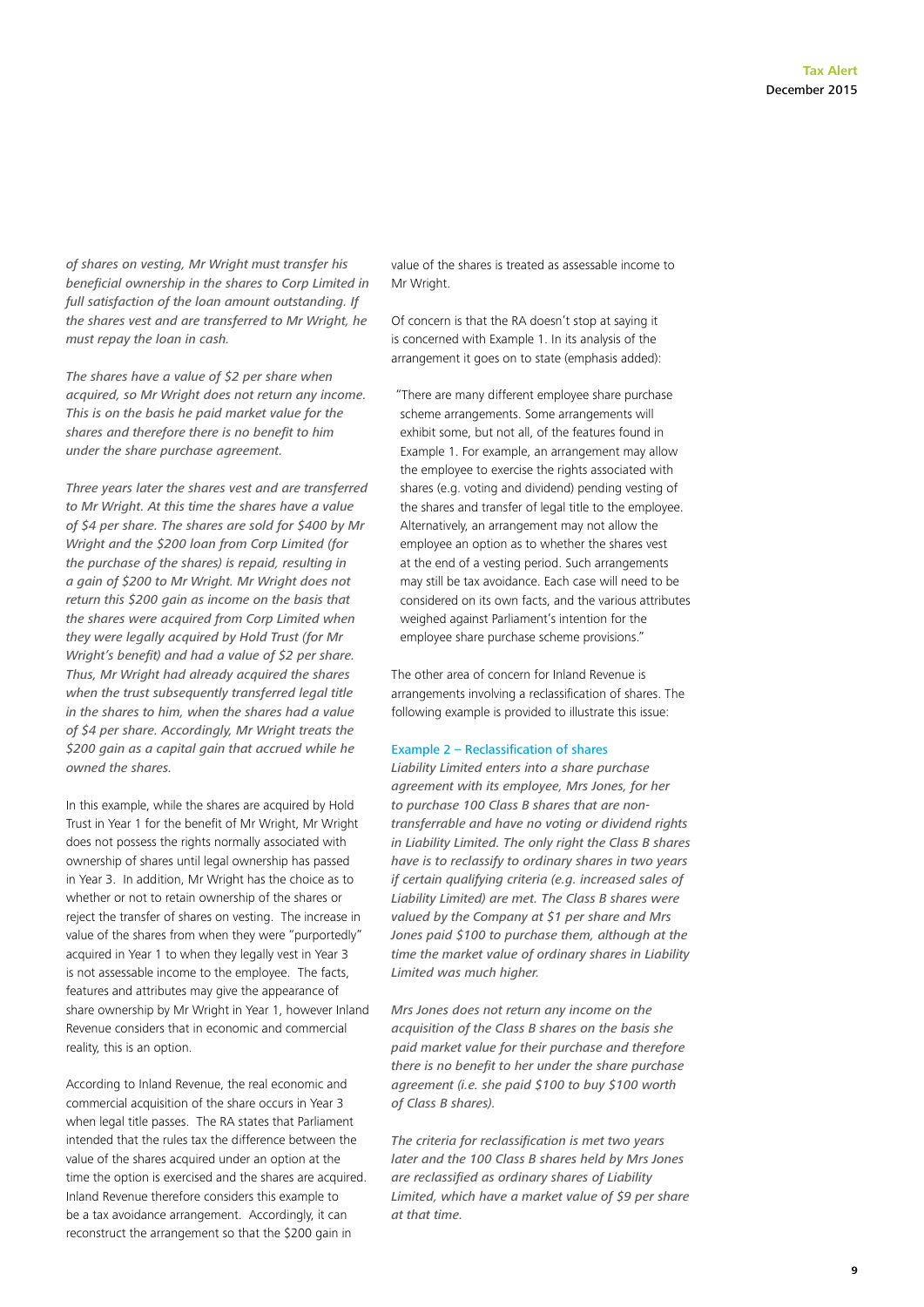

*Under the arrangement Mrs Jones has received ordinary shares worth \$900 (100 ordinary shares with a value of \$9 per share) and has only had to pay \$100 (paid \$1 per share for 100 Class B shares). Despite an \$800 gain, Mrs Jones returns no income. This is on the basis she purchased the shares (i.e. the Class B shares) at their value and that the reclassification of the Class B shares to ordinary shares is not taxable.*

In this example, Inland Revenue considers that the real benefit is derived when the Class B shares reclassify to ordinary shares. However, instead what is valued is a highly contingent right to those shares at a significantly reduced value given the uncertainty that the qualifying criteria will be met. Inland Revenue considers that this example, when viewed in a commercially and economically realistic way, does not make use of the legislation that is consistent with Parliament's intention and is therefore a tax avoidance arrangement. Inland Revenue would seek to tax the employee on the real benefit of \$800.

Inland Revenue views arrangements in the nature of Example 1 and 2 as tax avoidance arrangements and subject to reconstruction. It recommends that those affected discuss this RA with their tax advisor or Inland Revenue and consider making a voluntary disclosure.

Inland Revenue may initially approach employers who have implemented employee share schemes for more details about the schemes and, if there are concerns, perhaps request details of employees who have participated.

#### Our thoughts

This RA is likely to create considerable uncertainty as it is not exactly clear just where Inland Revenue are drawing

the line. It is not clear what combination of features (or lack of) might be determinative for a particular arrangement. As noted above, there are a multiple of varying forms with different features, and the RA says that other schemes may constitute tax avoidance subject to weighing up all the different attributes of the scheme. The RA attempts to assist taxpayers by providing a number of factors to consider at paragraph 7, but falls short of providing any meaningful guidance:

"Arrangements of this sort vary a good deal, and we will look at a number of criteria in combination when deciding whether to investigate a case. These include, for example:

a) The level of control the employee has over the shares while they are part of the share purchase agreement. (It is accepted that restrictive covenants over disposition of the shares are a very common element of employee share plans).

b) Whether during any restrictive covenant period the employee can exercise rights attaching to the shares (such as voting rights), and whether the benefit of dividends, if any, is passed to the employee in commercial and economic reality.

c) Whether the employee has any direct or indirect rights to dispose of the shares in a way that negates the original acquisition or otherwise means the employee is not exposed to real commercial risk on ownership of the shares.

d) Whether the nature of the arrangements put in place (which often include the shares being held by trustees for an interim period) means that benefits attaching to the shares during the restrictive period are enjoyed more by the employer (or someone else) than the employee.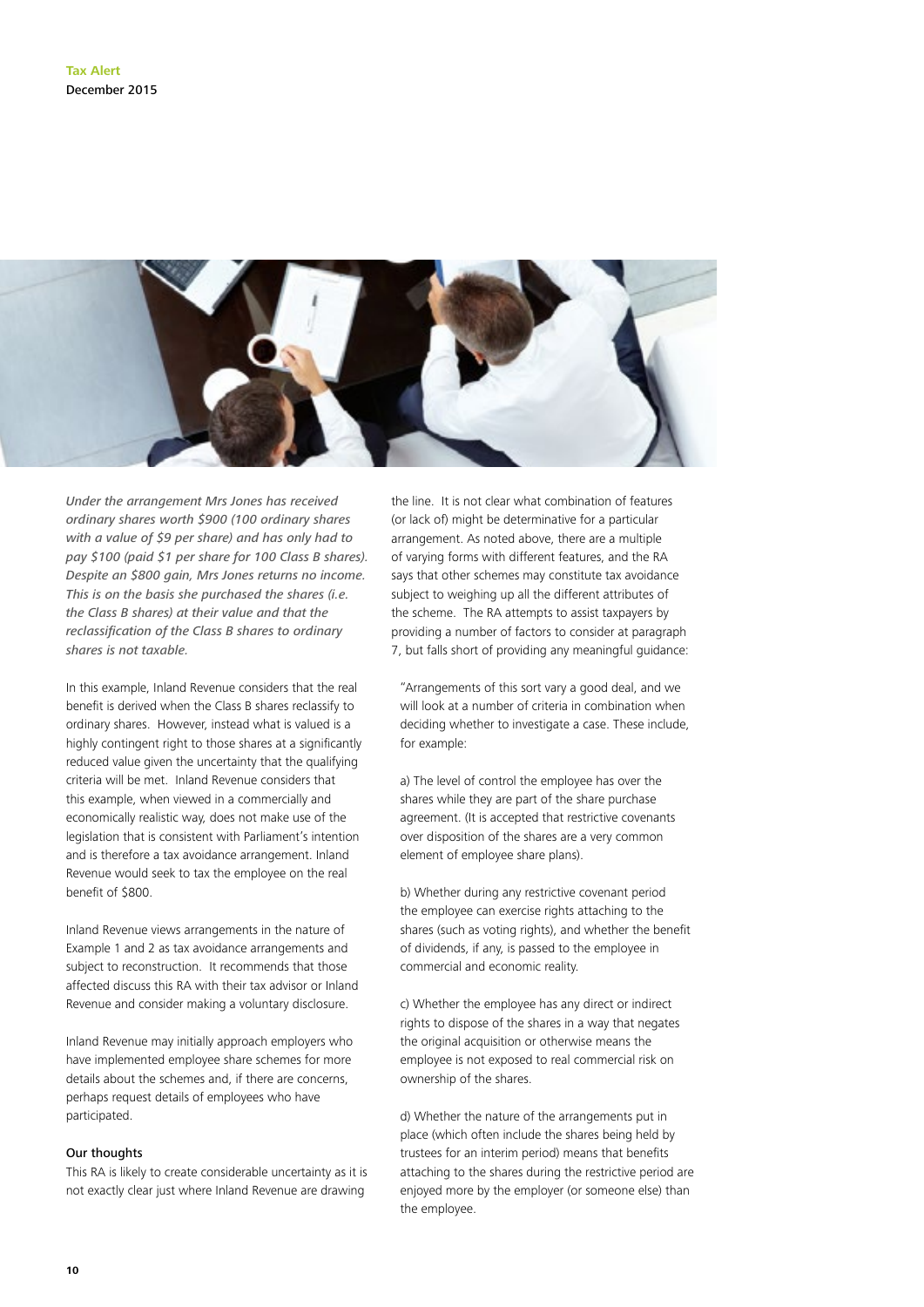e) Whether, as a matter of commercial and economic reality, the arrangement is more likely to be categorised as an option rather than a full acquisition of the shares."

Each situation will require careful consideration.

Inland Revenue has previously issued favourable binding rulings on arrangements that are very similar to Example 1, however it is now clear that they have a different view on these arrangements. Inland Revenue has a duty of care to manage the integrity of the tax system and in our view there are strong grounds for a prospective approach to be adopted in relation to the enforcement of Inland Revenue's current interpretation.

The RA does state that, if possible, Inland Revenue will have discussions with the company and its tax advisors before formally commencing an investigation into a share scheme, putting them on notice and providing an intermediate step before employees are contacted. But this will be of little comfort to employees who have participated in share schemes because it is the employees that are responsible for paying any tax on the benefit derived, those at most risk are employees who have already taken a tax position in their tax return that any benefit derived is a capital gain. Worst case, Inland Revenue could reconstruct past positions taken and impose interest and penalties. There is no guidance in this RA on how far Inland Revenue intends to go back to assess earlier periods.

The RA notes that those affected should consider whether to make a voluntary disclosure (which would have the effect of reducing any penalties). We see a number of issues with this. In a lot of cases employees will have moved on to new employers and employers may not be in a position to notify former employees of Inland Revenue's enquiries. We recommend employees who have participated in employee share schemes make contact with their former employers to ensure that they are notified of any Inland Revenue concerns and can consider whether they wish to make a voluntary disclosure.

There is no indication whether Inland Revenue will further reduce any shortfall penalties to encourage taxpayers to come forward. For example, it could be useful if Inland Revenue were to take a similar approach to the Penny & Hooper position a few years back and provide an amnesty or window within which to make a voluntary disclosure (preferably with assurance of no penalties) to encourage this. That situation was similar

in a number of respects and also had the backing of a Supreme Court decision.

#### Way forward

Ultimately the RA puts everyone in an uncomfortable position until such time as Inland Revenue has questioned and "blessed" an employer's scheme. In our experience, Inland Revenue are very good at asking questions but often do not close the loop and advise taxpayers of the outcome of their review. Also when tax avoidance is in the mix, in our experience it can be difficult to have anyone at Inland Revenue commit to either a binding or non-binding view. Given the release of this RA, the onus is on Inland Revenue to provide employers with the certainty that isn't received from this RA.

There will be some employees that are currently participating in a scheme that may have similar features as described, but who have not yet taken a tax position in a tax return because a benefit has not yet arisen. In this case there is nothing to disclose as yet, but they will need to consider what tax position they take if they receive a benefit of the type as described in the two examples outlined above. Simply continuing to treat such benefits as non-taxable may expose a taxpayer to additional penalties if the treatment of the scheme is successfully challenged.

Another factor to consider is that the Tax Policy Work Programme states that Inland Revenue is to undertake a review of employee share schemes. We understand that this work is underway and public consultation is expected to take place in early 2016. Until the policy position is known, we are now in a place where it is very difficult for an employer to develop and implement a new employee share scheme given the effort that can be involved in setting up these arrangements and the question marks over the resulting tax treatment. It is unfortunate that tax may be hindering commercial decision making.

The bottom line is that all employers with schemes in place and all employees participating in such schemes should seek tax advice on their specific circumstances and employers and employees (including former employees) will need to keep in contact over any Inland Revenue communication.

For more information, please contact your usual Deloitte tax advisor.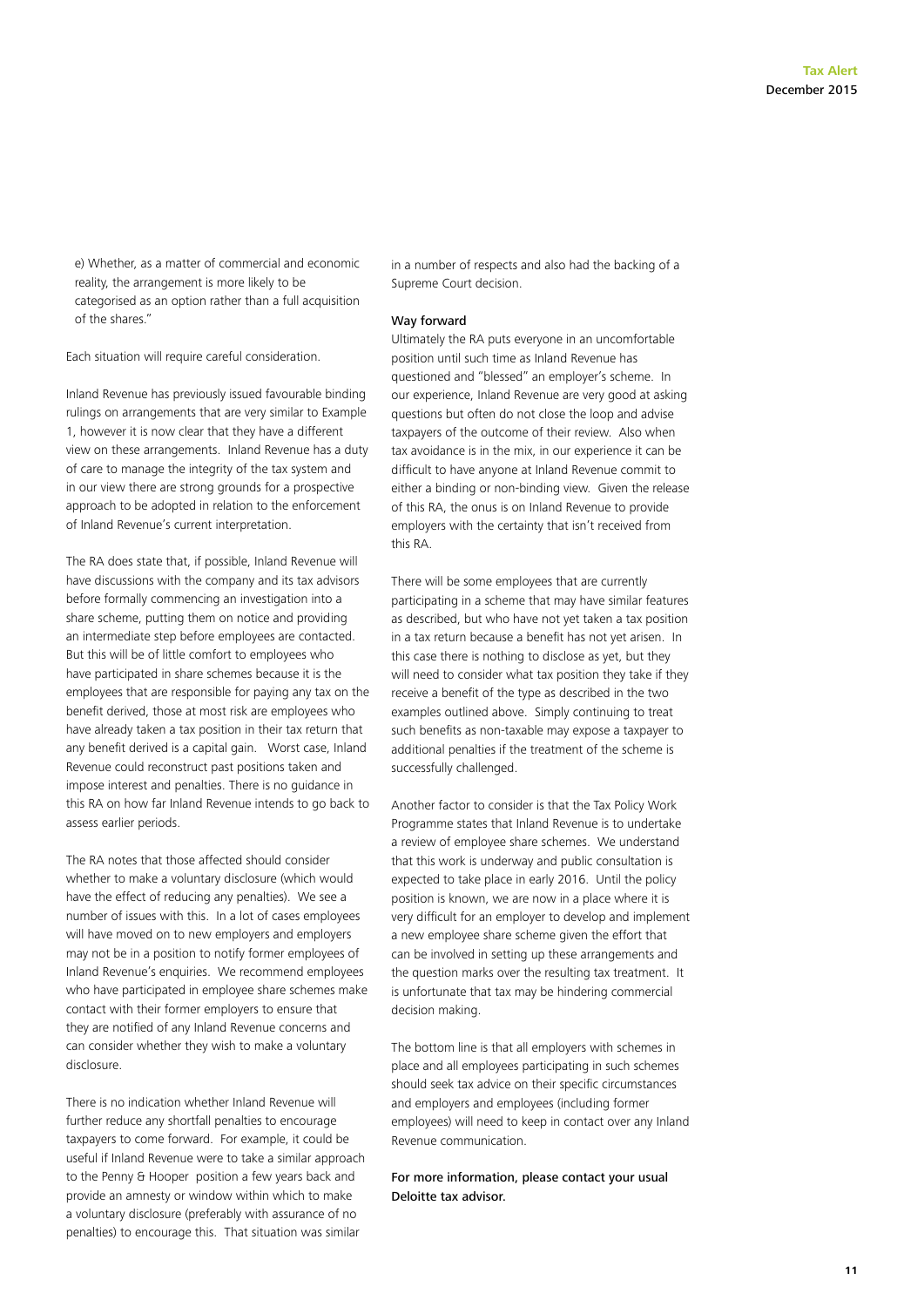### New country-by-country reporting requirements for New Zealand headquartered groups

#### *By Bart de Gouw*

In October, the OECD published 13 papers and an explanatory statement outlining consensus actions under the base erosion and profit shifting (BEPS) project. Included is a final report on action 13 in relation to transfer pricing documentation and country-by-country (CbC) reporting to tax authorities. The CbC report will provide tax authorities with global information for the purposes of risk assessment.

The New Zealand Inland Revenue is currently considering if a law change is required or if the current law is sufficient to implement these new requirements. Inland Revenue has recently released a statement advising that the new requirements will apply to corporate groups headquartered in New Zealand with annual consolidated group revenue of EUR750 million (approximately NZ\$1.2 billion) and above.

Initial analysis suggests around 20 New Zealandheadquartered corporate groups will be affected. The first groups impacted are those with 31 December balance dates. Data will be collected for this group for the 12 months beginning 1 January 2016. For 31 March balance date and 30 June balance date groups, data will need to be collected for the 12 months beginning 1 April 2016 and 1 July 2016 respectively.

Although the first CbC data reporting won't take place until the 2017 calendar year, the following aggregate information will need to be collected in 2016 and subsequent years for each jurisdiction where impacted groups operate:

- Gross revenues (broken down into related party and unrelated party categories)
- Profit (loss) before income tax
- Income tax paid (on cash basis)
- Income tax accrued (current year)
- Stated capital
- Accumulated earnings
- Number of employees
- Tangible assets other than cash and cash equivalents.

Affected groups will also need to list all their entities resident in each jurisdiction, noting the main business activity of each entity.

Inland Revenue has advised that it will contact each impacted corporate group individually to ensure they're prepared for these new reporting requirements. For more information please contact one of our transfer pricing specialists.

Have you missed our other articles on BEPS? Please refer to Tax@hand for more content.



Bart de Gouw Director +64 (9) 303 0889 bdegouw@deloitte.co.nz

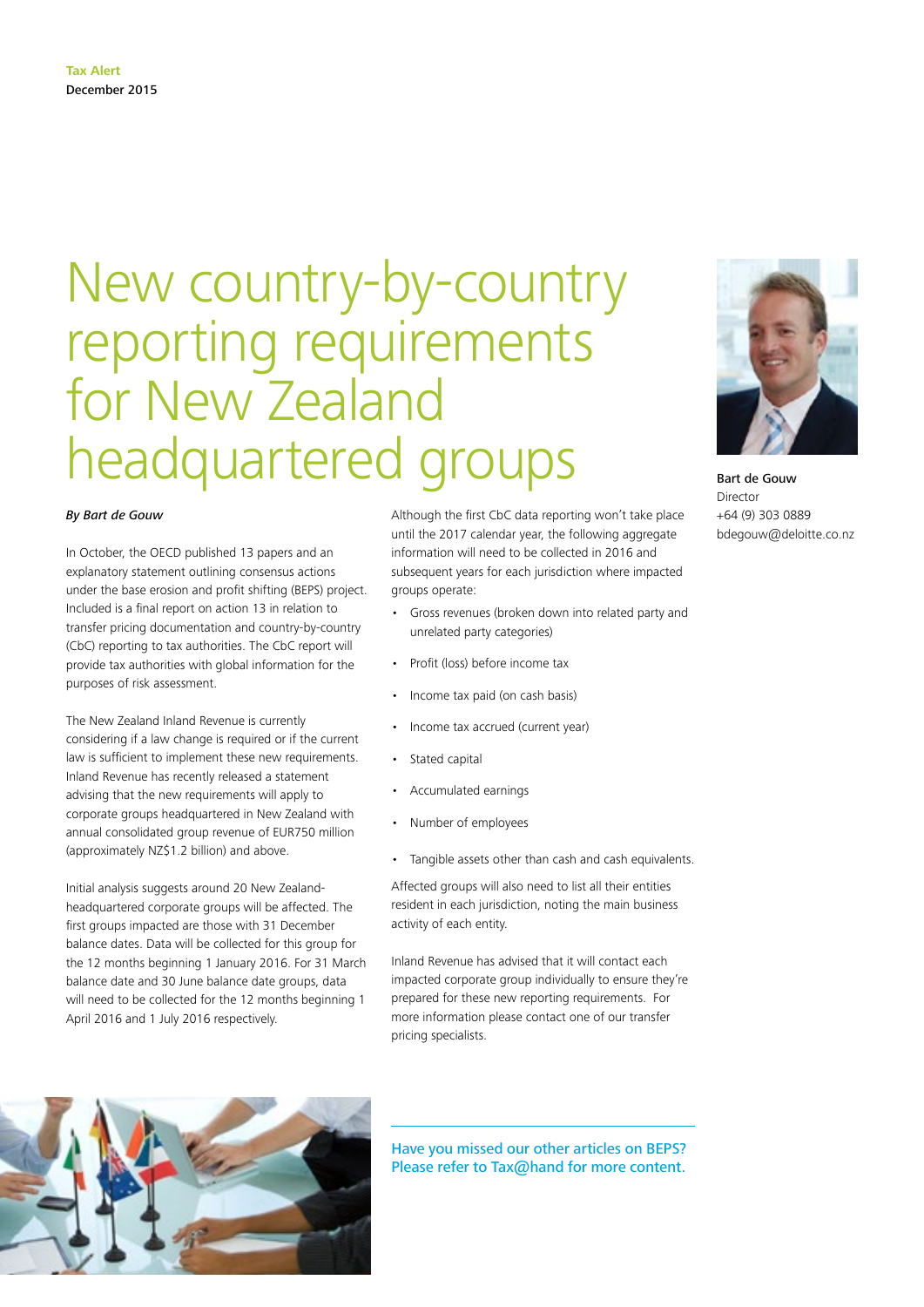### Ruling on FBT and car parks finalised

On 18 November 2015, Inland Revenue released the following public rulings:

- BR Pub 15/11: "FBT exclusion for car parks provided on an employer's premises" which states that car parks provided by an employer to an employee will be exempt from FBT where the car park is on premises that the employer owns or leases; and
- BR Pub 15/12: "FBT exclusion for car parks provided on the premises of a company that is part of the same group of companies as an employer" which sets out the rule where the car parking is on the premises of a company that is part of the same group of companies as an employer.

The public rulings address the on-premises exclusion from FBT for car parking provided to employees in car parks that are owned or leased by an employer and will apply indefinitely from 17 November 2015. The rulings provide that the premises of an employer will not usually include a car park that an employer is merely licensed to use, unless the employer can show they have a right to use the car park that is in fact or effect substantially exclusive. For more background information refer to our **[August 2015 Tax Alert article](http://www2.deloitte.com/nz/en/pages/tax-alerts/articles/tax-alert-august-2015.html)** on the draft item.

This position is different from the previously published ruling BR Pub 99/6 on FBT and car parks which expired in 2005 and since then the legislation has changed. That public ruling determined that licensed car parks could never be an employer's premises, and

Employers that have overpaid FBT as a result of a tax position taken in previous years may apply for a refund

so the provision of licensed car parks by employers to employees was always subject to FBT. Because the new public rulings produce a different FBT outcome from the expired ruling, Inland Revenue has prepared an operational position explaining the process for employers who consider they may have overpaid FBT which allows employers to request that Inland Revenue applies the analysis in the recent public rulings to tax positions taken in earlier years. The Commissioner will apply the principles set out in the Standard Practice Statement on s 113 of the Tax Administration Act 1994 to determine whether to amend past assessments subject to the statutory time limits for refunds.

Every request made under s 113 will be considered by the Commissioner on a case by case basis taking into account all of the relevant individual circumstances of the employer and their parking arrangements. Relevant supporting documents need to accompany any request.

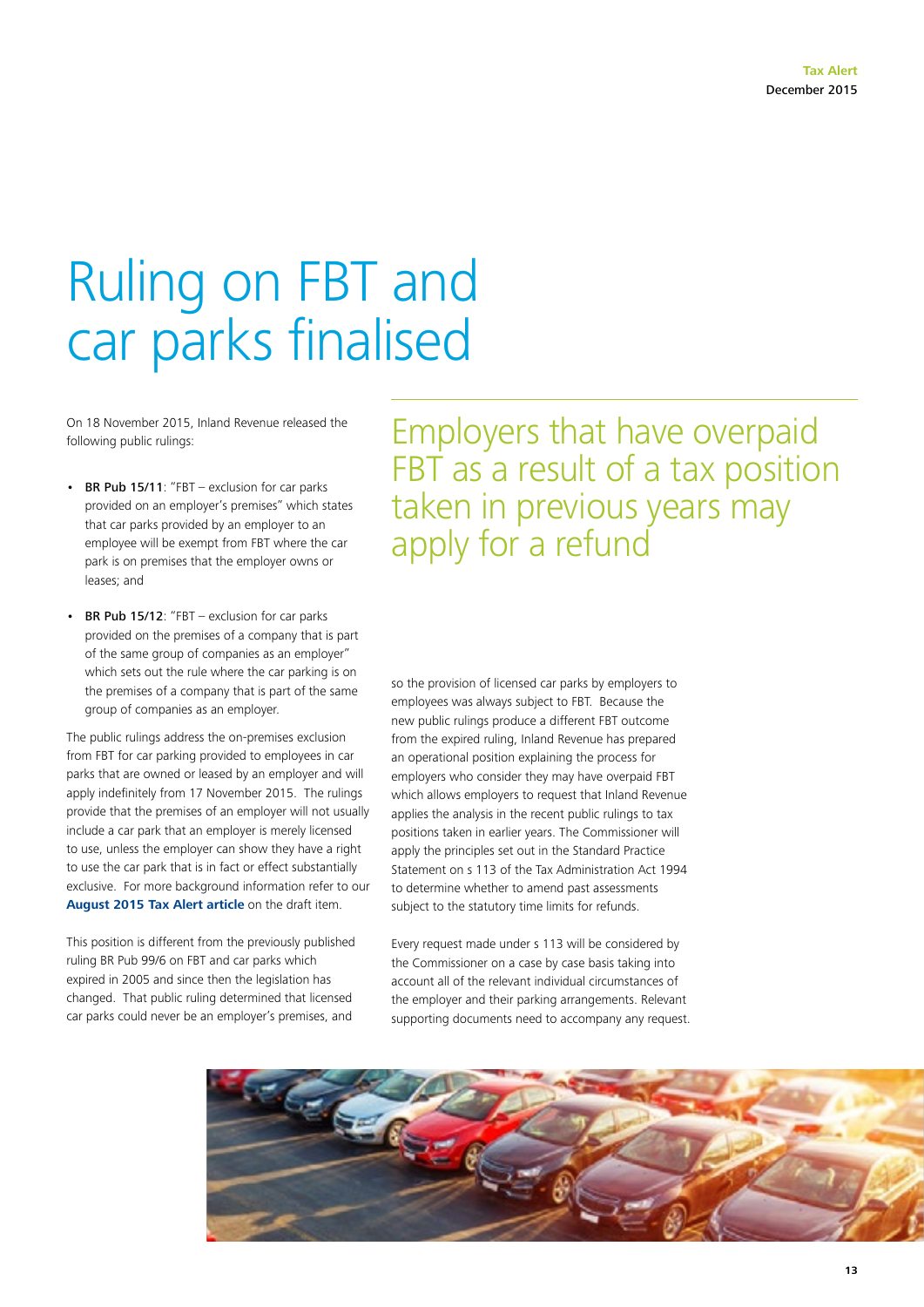

Troy Andrews Director +64 (9) 303 0729 tandrews@deloitte.co.nz



Vinay Mahant Consultant +64 (9) 303 0807 vmahant@deloitte.co.nz



## CRS - The next FATCA

#### *By Troy Andrews and Vinay Mahant*

FATCA's under control - what next? CRS (Common Reporting Standard) is the latest initiative to promote the global automatic exchange of information (AEOI) and improve cross-border tax compliance. CRS aims to build on the revolutionary US Foreign Account Tax Compliance Act (FATCA) that was enacted to combat offshore tax evasion by US persons. Financial Institutions should hopefully be able to leverage off investment they have already made for FATCA to make CRS an easier transition.

A key element to the successful implementation of CRS requires the creation of an international framework to allow the exchange of information between jurisdictions, which is well underway. Currently, 74 jurisdictions, including New Zealand, have committed to the exchange of information by entering into Multilateral Competent Authority Agreements.

CRS is intended to apply to financial institutions that would otherwise fall within the ambit of FATCA. The definition of a "Financial Institution" is therefore very wide. There are essentially four types of financial institution:

- depository institution
- custodial institution
- specified insurance company and
- investment entity.

A particular focus for many New Zealand taxpayers has been to understand when various New Zealand trusts fall within the definitions above. Inland Revenue has now issued its formal guidance that helps clarify its application (which we recommend all trustees should understand in detail). We expect CRS to also follow similar guidance.

Each type of financial institution has a wide definition and a number of exemptions that can apply. However, there are differences between CRS and FATCA (due to the global dimension of CRS). Financial institutions are expected to be able to maintain one system and approach for both. Among the differences between CRS and FATCA are the removal of US specific requirements, as it is OECD driven.

New Zealand had initially planned to implement CRS in two phases. The first phase was to apply from January 2017 with Financial Institutions commencing due diligence procedures on account holders to report in 2018. This phase was intended to be a voluntary initiative for financial institutions to be early adopters.

The second phase set out the mandatory timeline for implementing CRS and would apply from the beginning of 2018 with a view of reporting information from 2019.

After recent discussions, the New Zealand government has decided to withdraw the above voluntary phase.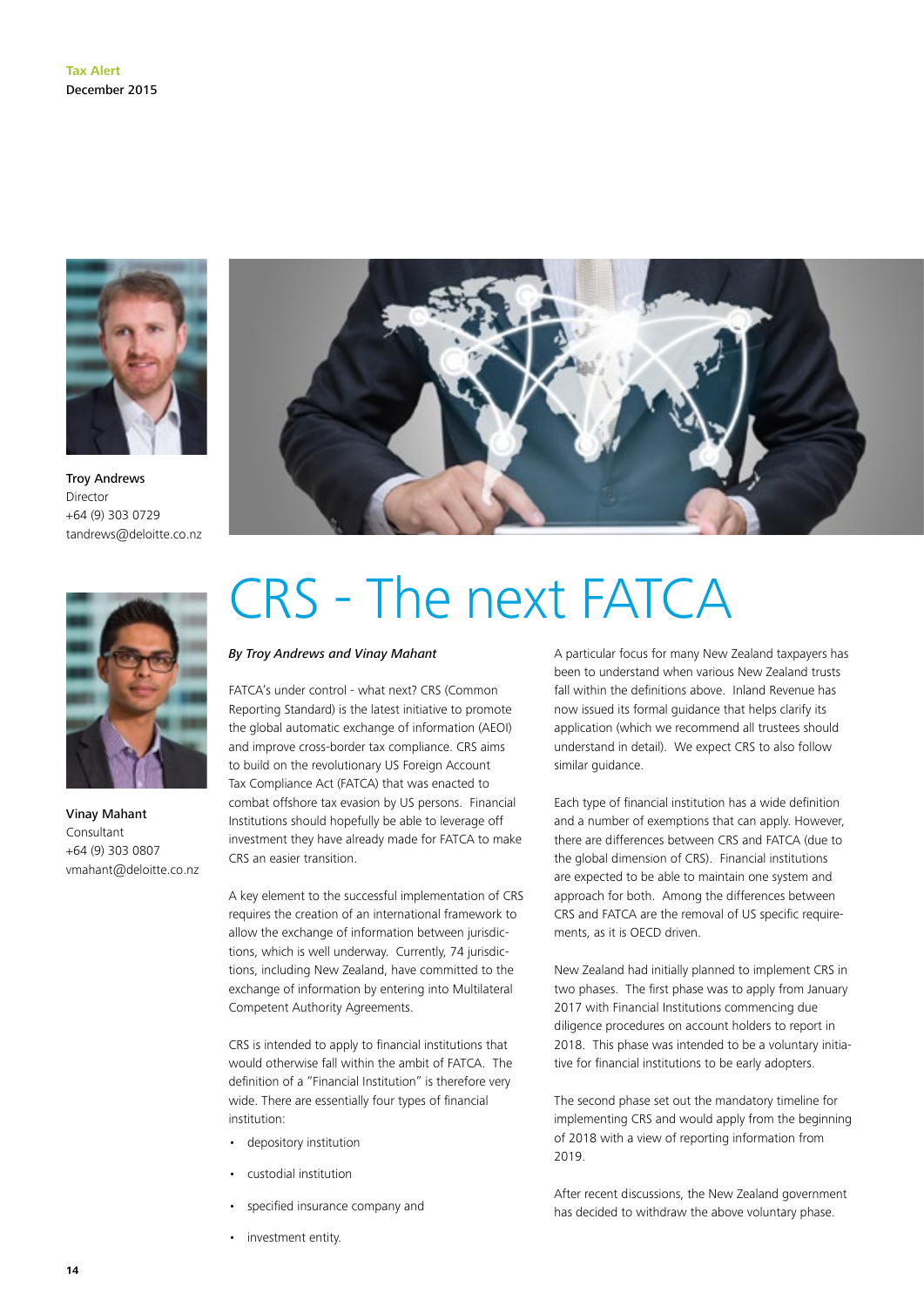This should allow more time to process the necessary legislation and provide Financial Institutions more time to digest its impact. In our view, it is unlikely many organisations would elect to be early adopters in any event.

Discussions are currently taking place around the drafting of domestic legislation. The legislation is now planned to be set out in a Bill in September 2016 with the aim of being enacted by mid-2017. Financial Institutions should expect to commence due diligence procedures from the beginning of 2018 and reporting is expected to start from early 2019.

The method of reporting CRS information is expected to follow a similar approach to FATCA reporting, with information being reported to Inland Revenue, who will then exchange information with other jurisdictions. This reporting infrastructure will be crucial for Financial Institutions to understand. For FATCA, there have been a number of system changes and reporting uncertainty which is continuing to evolve. For some, this means refiling is required.

Many financial institutions are aware that failure to comply with FATCA may result in a 30% penalty on US withholdable payments. However, it is also important to understand that failing to register and comply with obligations under FATCA could result in a knowledge offence under New Zealand tax law. The penalty for non-compliance can be substantial and therefore if you have not already taken appropriate steps towards

### The method of reporting CRS information is expected to follow a similar approach to FATCA reporting

ensuring you are in compliance with FATCA, it is important to do so as soon as possible. We expect CRS domestic legislation will include similar offences for noncompliance to ensure it is applied strictly.

CRS is getting closer and is evidence that FATCA only formed the first step towards combatting tax evasion and revolutionising a new information reporting system on taxpayers. CRS will enhance the reporting phenomenon that FATCA introduced. This will inevitably create another compliance burden for financial institutions that aren't well prepared.

As a closing note, our anecdotal experience is that FATCA is starting to 'work'. Many "US" account holders are increasingly trying to understand how to deal with US tax liabilities they may have ignored in the past. CRS will only enhance this impact and expats around the world should be on notice.